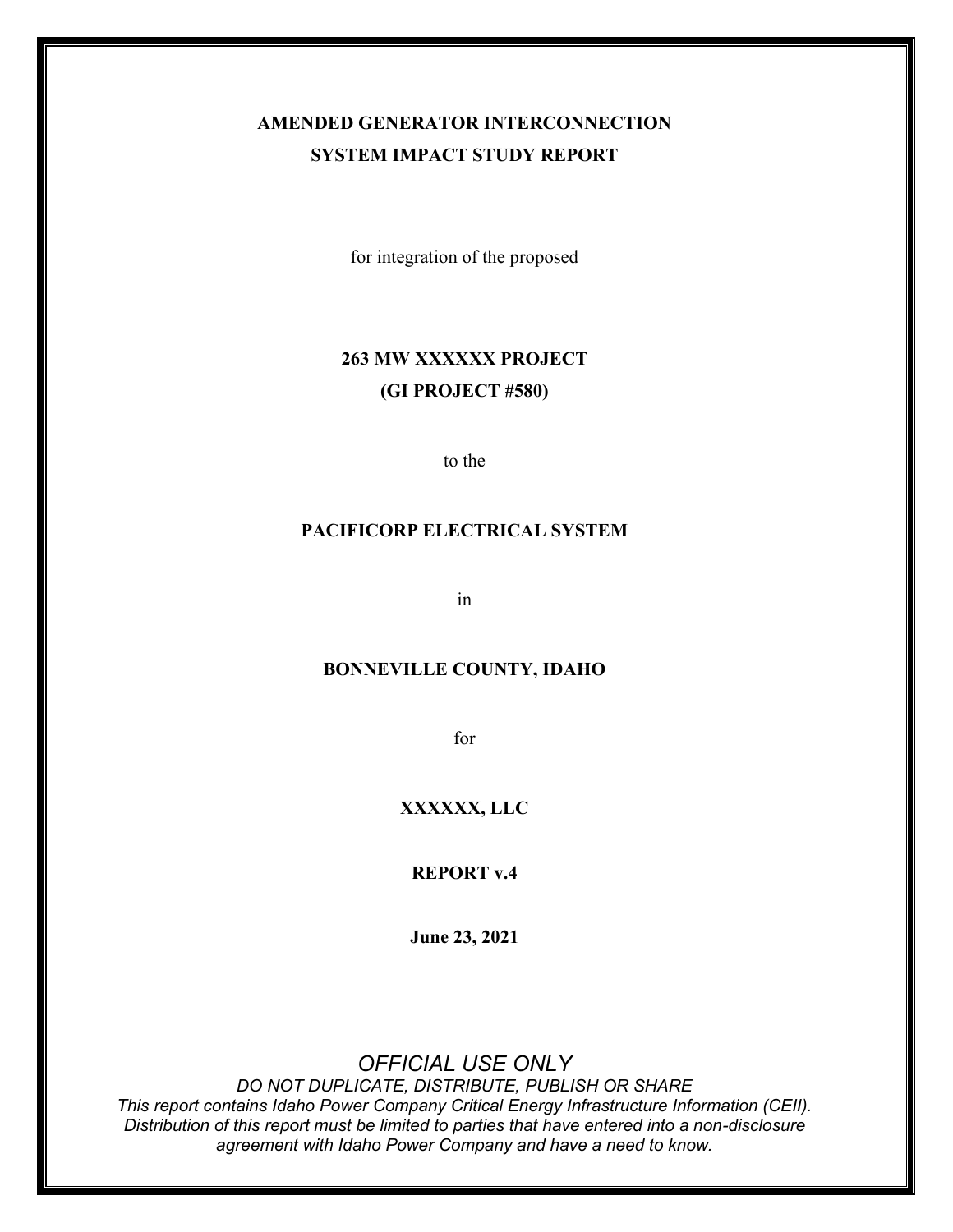# **Table of Contents**

| 1.0  |                                                                      |  |  |  |  |
|------|----------------------------------------------------------------------|--|--|--|--|
| 2.0  |                                                                      |  |  |  |  |
| 3.0  |                                                                      |  |  |  |  |
| 4.0  |                                                                      |  |  |  |  |
| 5.0  |                                                                      |  |  |  |  |
| 6.0  |                                                                      |  |  |  |  |
|      | 6.1                                                                  |  |  |  |  |
|      | 6.2                                                                  |  |  |  |  |
|      | 6.3                                                                  |  |  |  |  |
|      | 6.4                                                                  |  |  |  |  |
|      | 6.5                                                                  |  |  |  |  |
| 7.0  |                                                                      |  |  |  |  |
|      | 7.1                                                                  |  |  |  |  |
|      | 7.2                                                                  |  |  |  |  |
|      | 7.3                                                                  |  |  |  |  |
| 8.0  |                                                                      |  |  |  |  |
| 9.0  |                                                                      |  |  |  |  |
| 10.0 |                                                                      |  |  |  |  |
|      |                                                                      |  |  |  |  |
|      |                                                                      |  |  |  |  |
|      |                                                                      |  |  |  |  |
|      |                                                                      |  |  |  |  |
|      |                                                                      |  |  |  |  |
|      |                                                                      |  |  |  |  |
|      | B-2.0 XXXXXX Contingent Network UpgradesError! Bookmark not defined. |  |  |  |  |

## *OFFICIAL USE ONLY*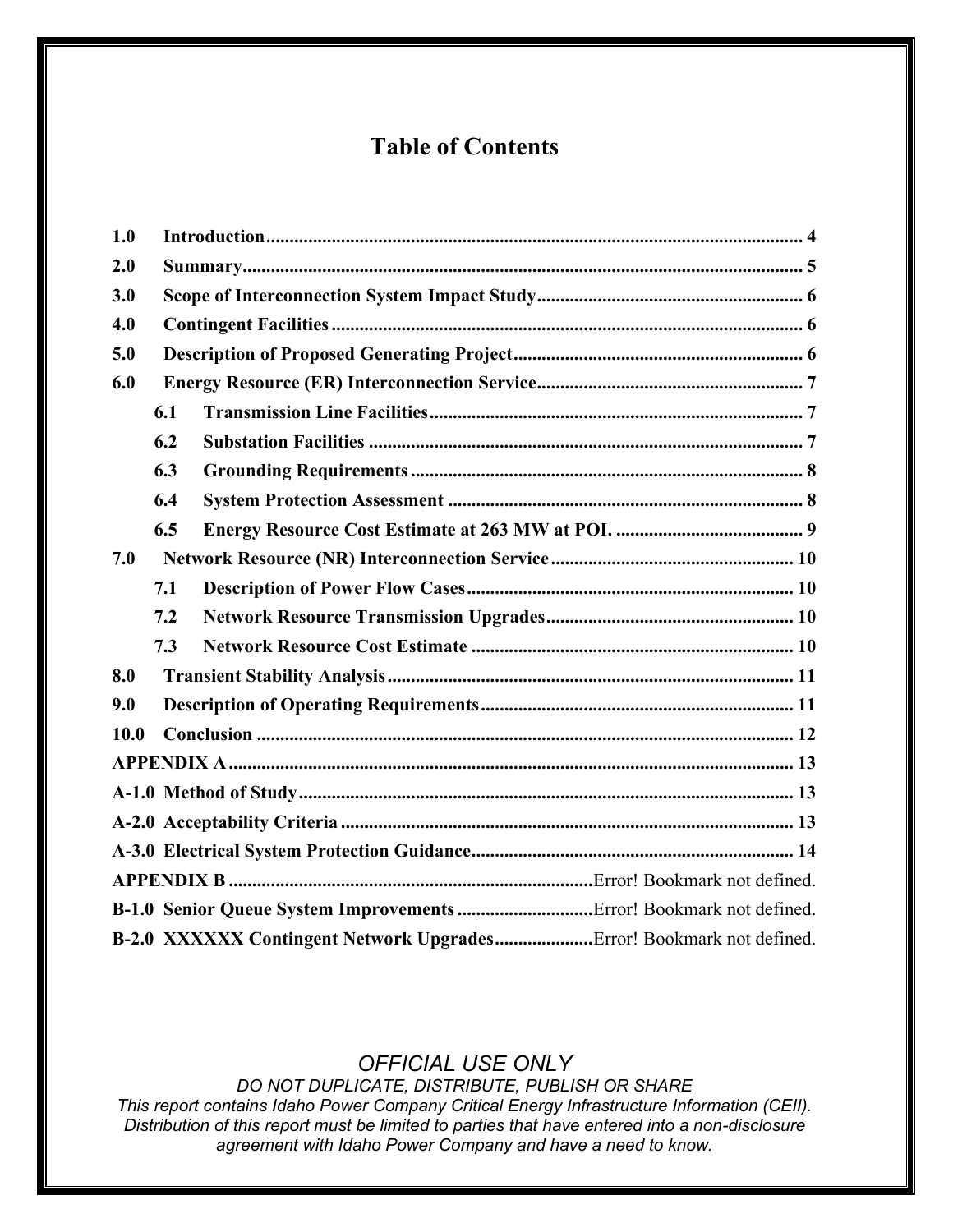## *OFFICIAL USE ONLY*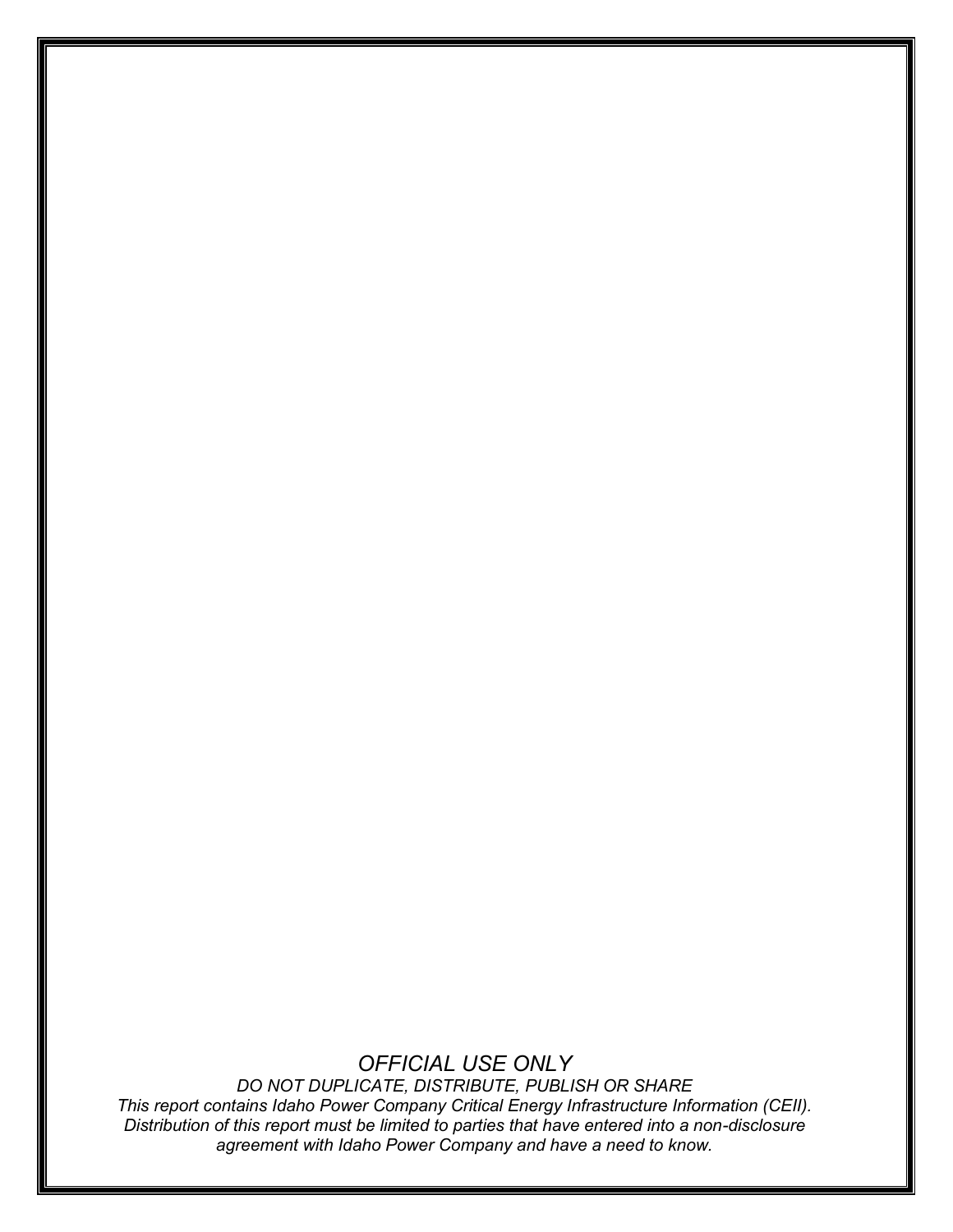#### <span id="page-3-0"></span>**1.0 Introduction**

XXXXXX, LLC (Customer) has contracted with Idaho Power Company (IPCO) to perform a Generator Interconnection System Impact Study (SIS) for the integration of a proposed 263 MW XXXXXX Project (Project) located in PacifiCorp's Eastern Idaho Region in Bonneville County, Idaho ( $\sim$  coordinates XXXXXX<sup>o</sup> N, XXXXXX<sup>o</sup> W).

The Project has been assigned an IPCO Generation Interconnect (GI) queue number 580 (GI580). In the SIS Agreement, the Project has chosen to have studies performed for both Energy Resource (ER) Interconnection Service and Network Resource (NR) Interconnection Service.

The requested point of interconnection for this study is the XXXXXX 161 kV line, a line jointly owned by Idaho Power and PacifiCorp and operated by PacifiCorp.

This report documents the basis for and the results of the SIS for the GI580 Generation Interconnection. The report describes the proposed Project and identifies interconnection requirements with associated cost estimates for integration into the PacifiCorp transmission system. This report satisfies the SIS requirements of the Idaho Power Tariff.

#### **Restudy Note:**

The customer has inquired about changing their facilities to include solar and/or batteries. If the power delivered to the POI is unchanged, the change would not be considered a Material Modification, however, it would require a restudy to validate modeling parameters. The proposed changes to include inverter type sources would require additional dynamics data (dyd files) and the collector system models would need to be updated to evaluate reactive requirements.

### *OFFICIAL USE ONLY*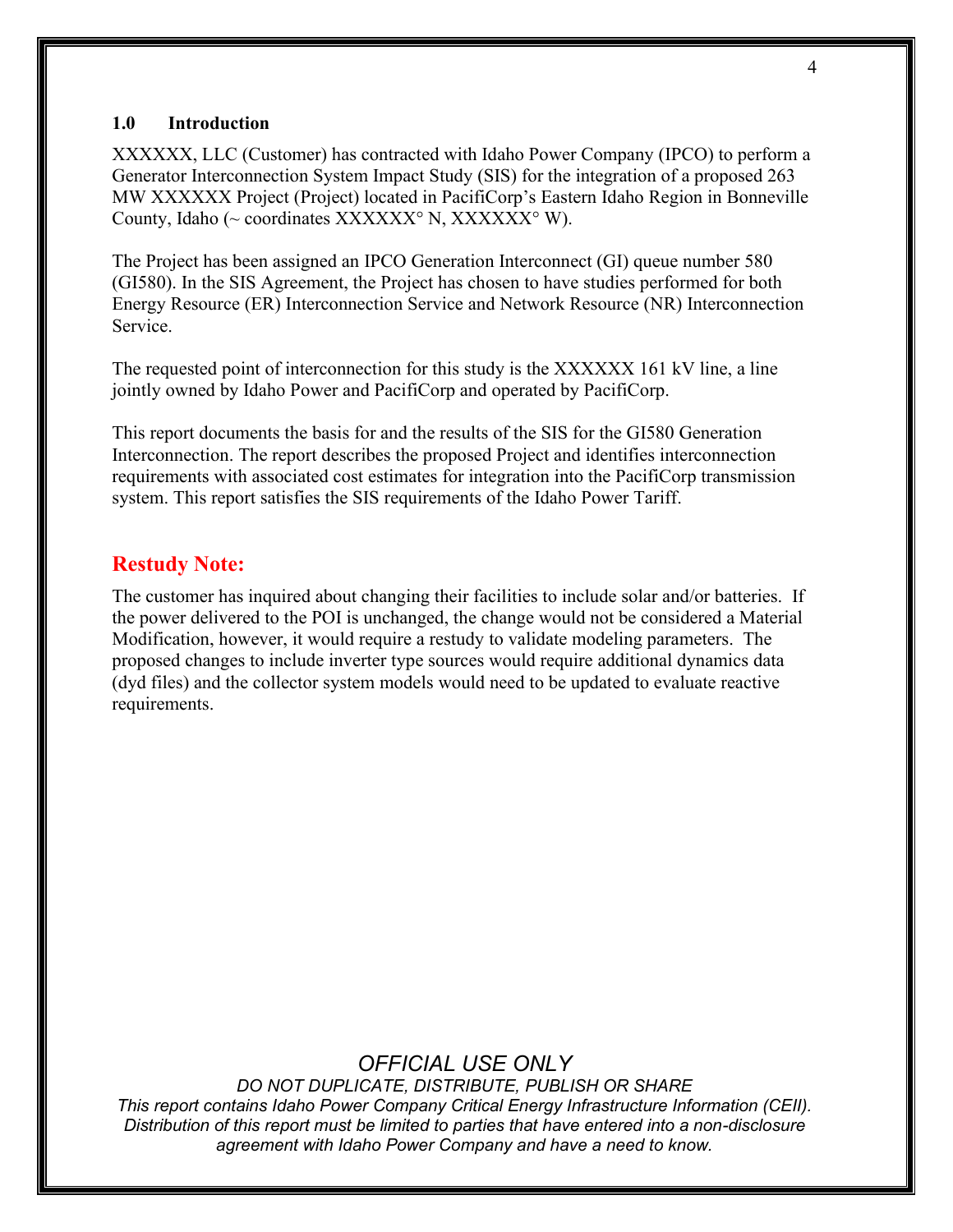#### <span id="page-4-0"></span>**2.0 Summary**

The impact to the transmission system of interconnecting the Project in the XXXXXX 161 kV line was evaluated and the results of this study work confirm that GI580 can be interconnected at the proposed POI with the specified network upgrades.

The following cost estimates are for information purposes only and do not convey Transmission Service. For ER service a Transmission Service Request (TSR) will be required. The ER cost estimate provided does not include dedicated transmission capacity to deliver energy to any customer.

The total ER Interconnection Service preliminary cost estimate to interconnect the Project is:

• Energy Resource Interconnection: **\$12,394,800**

See Section 6.6, Energy Resource Cost Estimate, for the required ER facilities and cost breakdowns.

The analysis of NR service for this SIS assumed that the Project will displace other generation utilizing the existing transmission capacity. Therefore, the NR Interconnection Service preliminary cost estimate is the same as the ER interconnection. It should be noted the Project output exceeds Idaho Power's allocated capacity on the XXXXXX line.

These estimates include 20% contingency and 10% overhead costs. These are cost estimates only and final charges to the customer will be based on the actual construction costs incurred. It should be noted that the preliminary cost estimates do not include the cost of the customer's owned equipment.

IPCO estimates it will require approximately 36 months to design, procure, and construct the facilities described in this report following the execution of a Generation Interconnection Agreement. A more specific schedule will be developed during the Facility Study phase of the interconnection process.

Generator interconnection service (either as an Energy Resource or a Network Resource) does not in any way convey any right to deliver electricity to a specific customer or point of delivery.

## *OFFICIAL USE ONLY*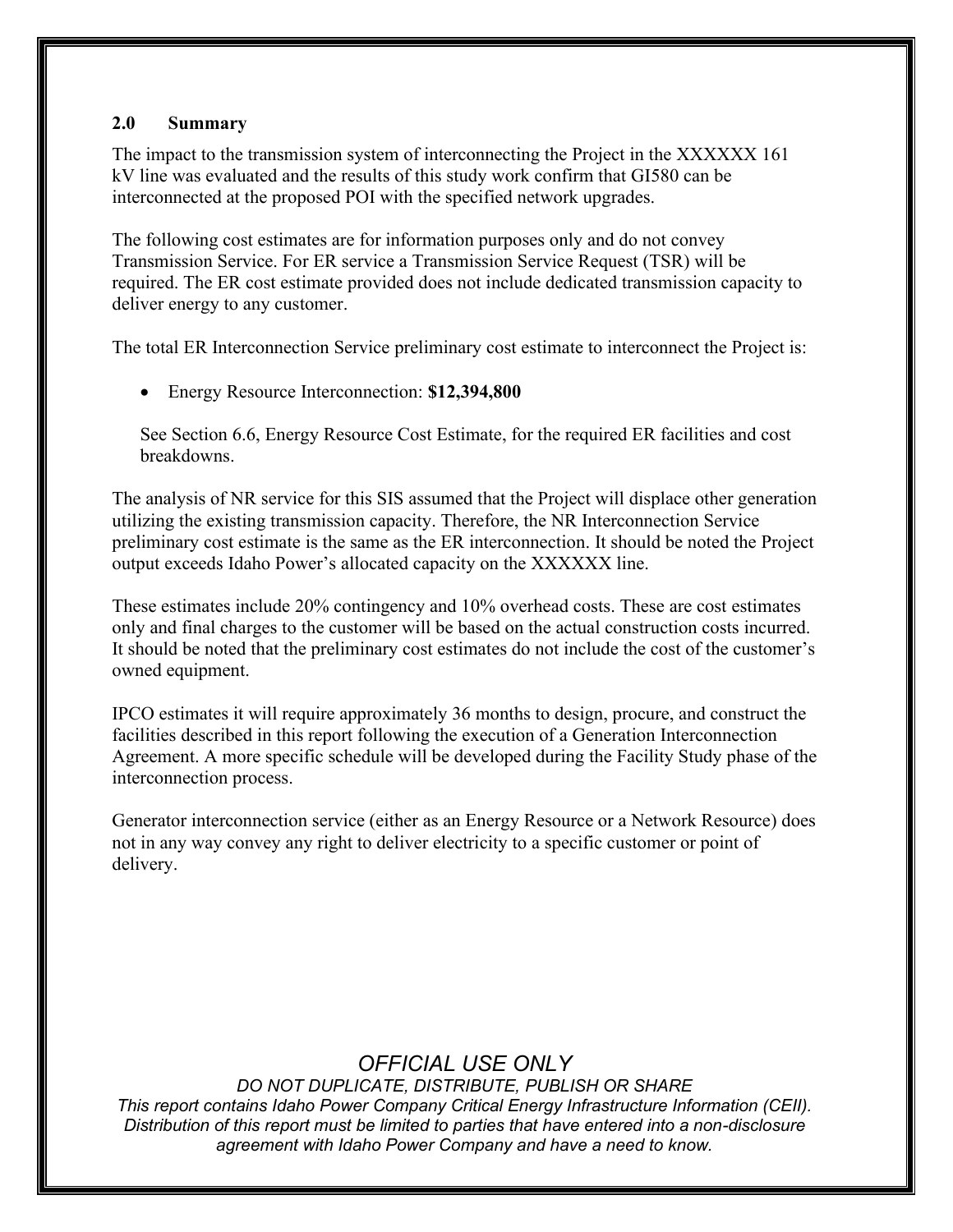### <span id="page-5-0"></span>**3.0 Scope of Interconnection System Impact Study**

This SIS was performed in accordance with IPCO Standard Generator Interconnection Procedures, evaluating the impact of interconnecting the Project to the transmission system. The scope of the SIS is detailed in the System Impact Study Agreement.

### <span id="page-5-1"></span>**4.0 Contingent Facilities**

The Project was studied with PacifiCorp's senior queue project Q2611 in the model which includes significant transmission system upgrades; GI 580 is not contingent upon the Network Upgrades of Q2611.

*Note: The Contingent Facilities listed in the previous version of this report have been removed. Since the report was originally submitted post contingency mitigating actions were discovered which remove the overloads previously observed.*

#### <span id="page-5-2"></span>**5.0 Description of Proposed Generating Project**

XXXXXX, GI580, proposes to interconnect to the IPCO transmission system at 161 kV with a total injection of 263 MW (maximum Project output). The POI is assumed to be on the XXXXXX 161 kV line.

| <b>Project Location</b>               | XXXXXX° N, XXXXXX° W           |
|---------------------------------------|--------------------------------|
| <b>Number and Type of Generators</b>  | Siemens Gamesa 6.2 MW turbines |
|                                       | Quantity = $44$                |
| <b>Individual Generator Nameplate</b> | 6.2 MW                         |
| Rating                                | 6500 KVA                       |
|                                       |                                |
| <b>Total Output Rating</b>            | 272.8 MW                       |
| <b>New Step-Up Transformers</b>       | $(1)$ 85/110/140 MVA           |
|                                       | ONAN/ONAF/ONAF @ 65°C          |
|                                       | 161Y / 34.5 - 13.8 Delta kV    |
|                                       | $Z=10\%$ @ BASE MVA, X/R=35.8  |
|                                       | $(1)$ 100/130/165 MVA          |
|                                       | ONAN/ONAF/ONAF @ 65°C          |
|                                       | 161Y / 34.5 - 13.8 Delta kV    |
|                                       | $Z=10\%$ @ BASE MVA, X/R=37.3  |
| <b>Interconnection Voltage</b>        | 161 kV                         |

#### **Table 1: Project Specifications**

## *OFFICIAL USE ONLY*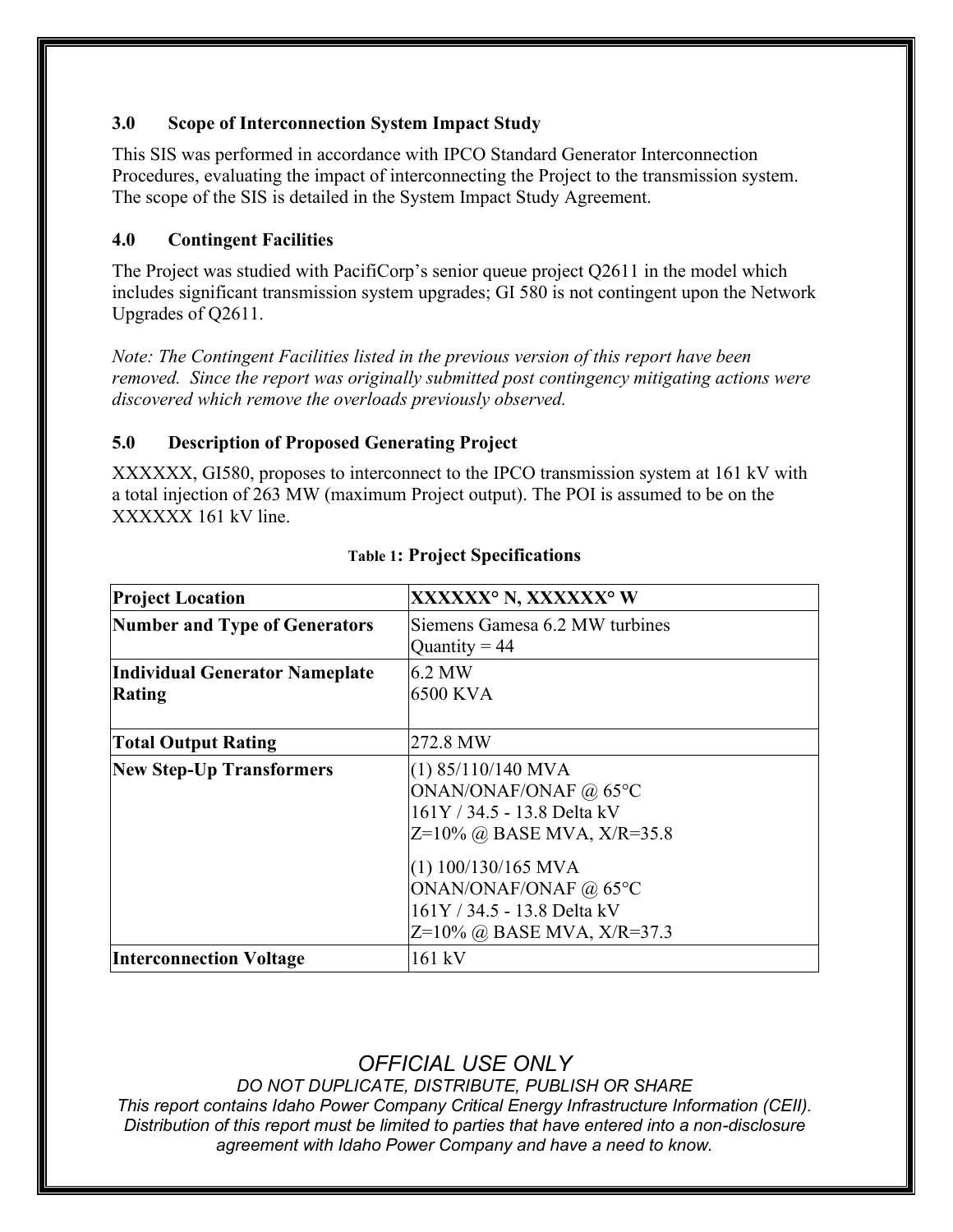### <span id="page-6-0"></span>**6.0 Energy Resource (ER) Interconnection Service**

ER Interconnection Service allows the Interconnection Customer to connect to a Transmission Provider's transmission system and be eligible to deliver electric output on firm or non-firm transmission capacity on an "as available" basis.

For the ER Interconnection Service study, PowerWorld Simulator v22 with a 2022 Heavy Winter WECC base case modified only to add the Project and senior queue projects was used. This represents a peak load case for the region where the Project is proposed.

Contingency Analysis shows for the loss of the line from XXXXXX results in the overload of the XXXXXX line section; as a mitigation, the existing 161 kV line from XXXXXX will need to be rebuilt with 795 ACSR conductor.

#### <span id="page-6-1"></span>**6.1 Transmission Line Facilities**

As an ER, a TSR will be required to determine the Network Upgrades required to deliver the Project output to a designated point of delivery. At this time, no network upgrades have been identified for the Project as an ER interconnection beyond what has been listed above.

#### <span id="page-6-2"></span>**6.2 Substation Facilities**

A new 161 kV substation will need to be constructed adjacent to the existing XXXXXX 161 kV line. The line will be broken adjacent to the new substation and the line sections will be terminated in the substation as two individual lines along with the customer owned line in a three-position ring bus in a manner similar to Figure 1.



**Figure 1 - Proposed interconnection station**

## *OFFICIAL USE ONLY*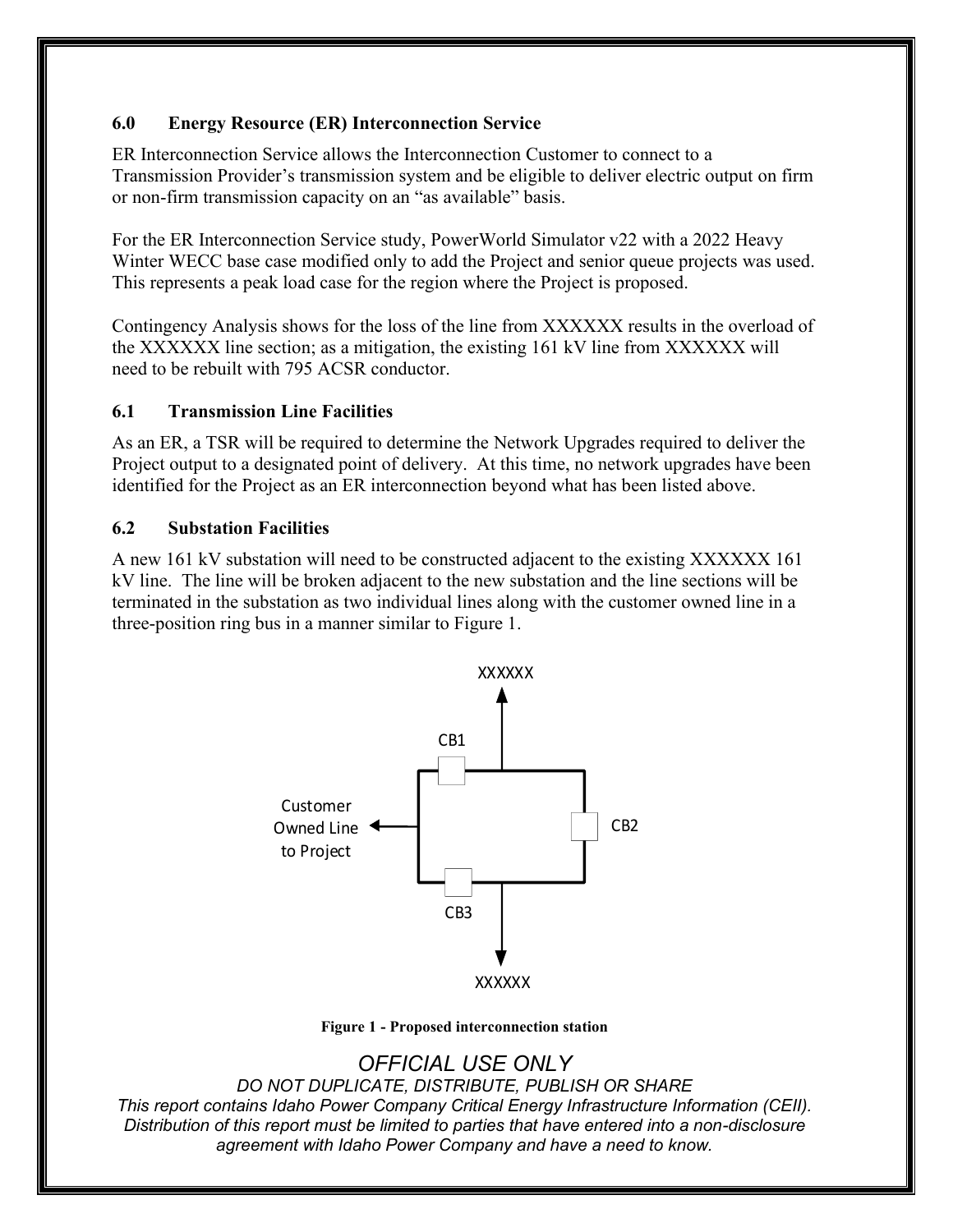The new substation will include protective relaying systems and SCADA for all three lines, a Generation Interconnection metering package and communications. The POI will be the circuit breakers for the customer's line.

The actual station layouts and detailed equipment requirements will be determined in the Facility Study should the customer choose to move to that phase of the interconnection process.

### <span id="page-7-0"></span>**6.3 Grounding Requirements**

The proposed 161 kV Wye-Grounded/Wye-Grounded with Delta Tertiary transformers specified in the Idaho Large Generator Interconnection Request for XXXXXX Park, GI580, should provide an adequate ground source for transmission line protection/relaying.

Grounding requirements and acceptability criteria are found in Appendix A.

#### <span id="page-7-1"></span>**6.4 System Protection Assessment**

PacifiCorp will need to verify fault currents are within all device ratings.

Fault duty at each of the breakers with and without the generation.

| Fault Study (w/ GI580 ARCO) |         |         |         |
|-----------------------------|---------|---------|---------|
| Location                    | SLG(A)  | LTL(A)  | 3PH(A)  |
| @XXXXXX BUS                 | 22051.2 | 17178.7 | 19917.6 |
| @XXXXXX BUS                 | 4713.9  | 5109.1  | 5894.8  |
| @XXXXXX POI                 | 7046.4  | 6592.8  | 7689.0  |

| <b>Fault Study (w/o GI580 ARCO)</b> |         |         |         |
|-------------------------------------|---------|---------|---------|
| Location                            | SLG(A)  | LTL(A)  | 3PH(A)  |
| @XXXXXX BUS                         | 21385.8 | 16671.9 | 19352.3 |
| @XXXXXX BUS                         | 4266.3  | 4900.1  | 5653.4  |

## *OFFICIAL USE ONLY*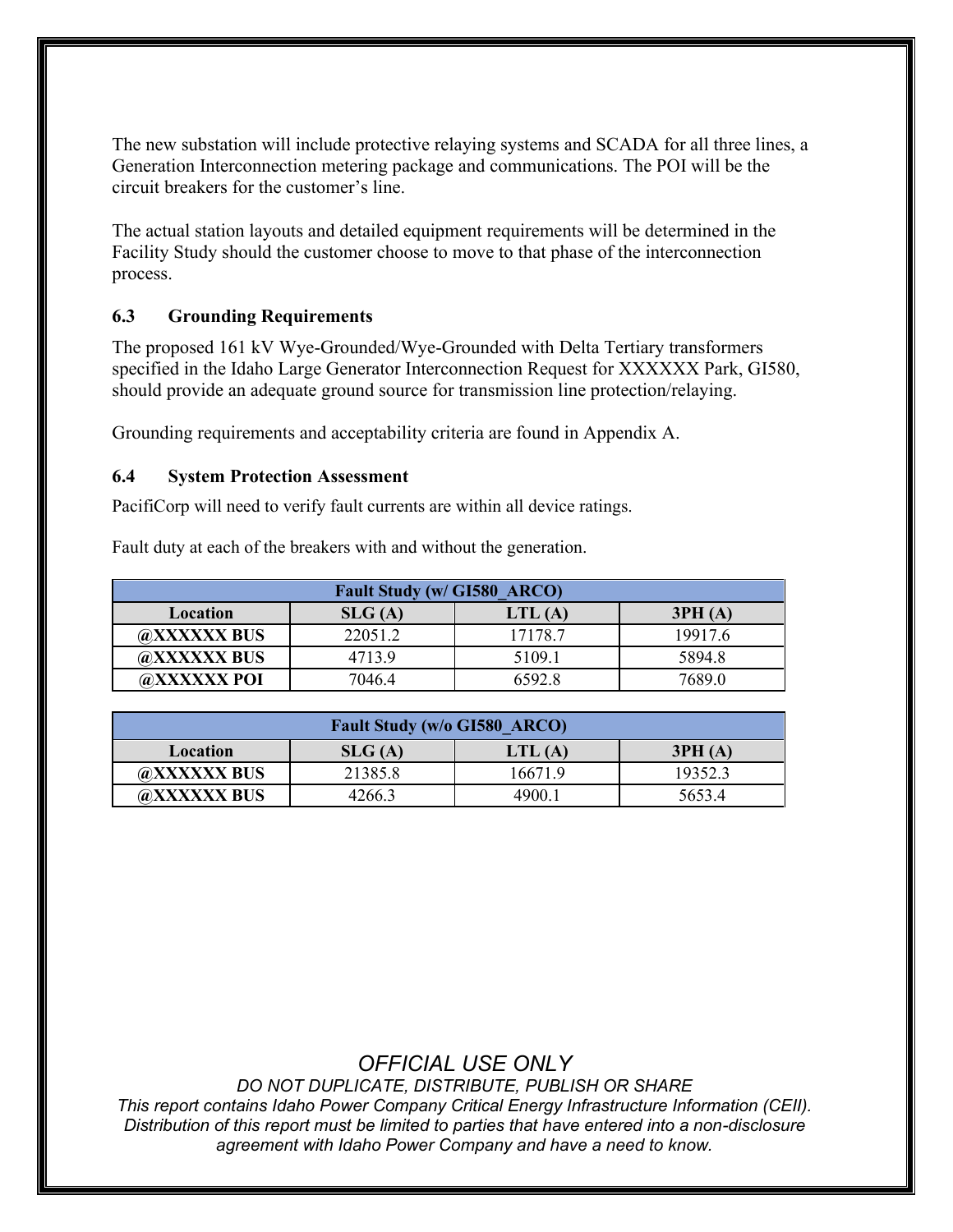### <span id="page-8-0"></span>**6.5 Energy Resource Cost Estimate at 263 MW at POI.**

The following upgrades will be required to facilitate the interconnection of XXXXXX, GI580:

- Construct a new 161 kV three-position ring bus substation.
- Install generation interconnection package at the POI. This includes two 161 kV power circuit breaker, SEL-421 protective relay, which requires 3-phase potential transformers (PTs), 3-phase current transformers (CTs) for each circuit breaker, SCADA and remote connectivity.
- Install a 161 kV power circuit breaker to form the remainder of the ring bus and the associated protection systems for the two lines.
- Line work to break existing 161 kV line and terminate each end at substation.
- Rebuild the existing XXXXXX 161 kV line.
- Note that this cost estimate does not include the cost of the customer's equipment/facilities or required communication circuits.
- These are estimated costs only and final charges to the customer will be based on the actual construction costs incurred.

| <b>Item of Work</b>                                      | <b>Estimate</b> |
|----------------------------------------------------------|-----------------|
| Substation construction and Generation                   |                 |
| interconnection and protection package                   | \$5,015,000     |
| Transmission upgrades                                    | \$4,375,000     |
| Unloaded costs                                           | \$9,390,000     |
| Contingency $20\%$ (1)                                   | \$1,878,000     |
| Total unloaded costs                                     | \$11,268,000    |
| Overheads (2)                                            | \$1,126,800     |
| Total Conceptual-level Cost Estimate in 2020 dollars (3) | \$12,394,800    |

#### **Table 2: Conceptual Cost Estimate**

(1) Contingency is added to cover the unforeseen costs in the estimate. These costs can include unidentified design components, material cost increases, labor estimate shortfalls, etc.

(2) Overhead costs cover the indirect costs associated with the Project.

(3) This cost estimate includes direct equipment, material, labor, overheads, and contingency as shown.

These are non-binding conceptual level cost estimates that will be further refined upon the request and completion of a Facility Study.

The cost estimates include direct equipment and installation labor costs, indirect labor costs and general overheads, and a contingency allowance. These are cost estimates only and final charges to the customer will be based on the actual construction costs incurred. It should be noted that the preliminary cost estimates do not include the cost of the customer's owned equipment.

## *OFFICIAL USE ONLY*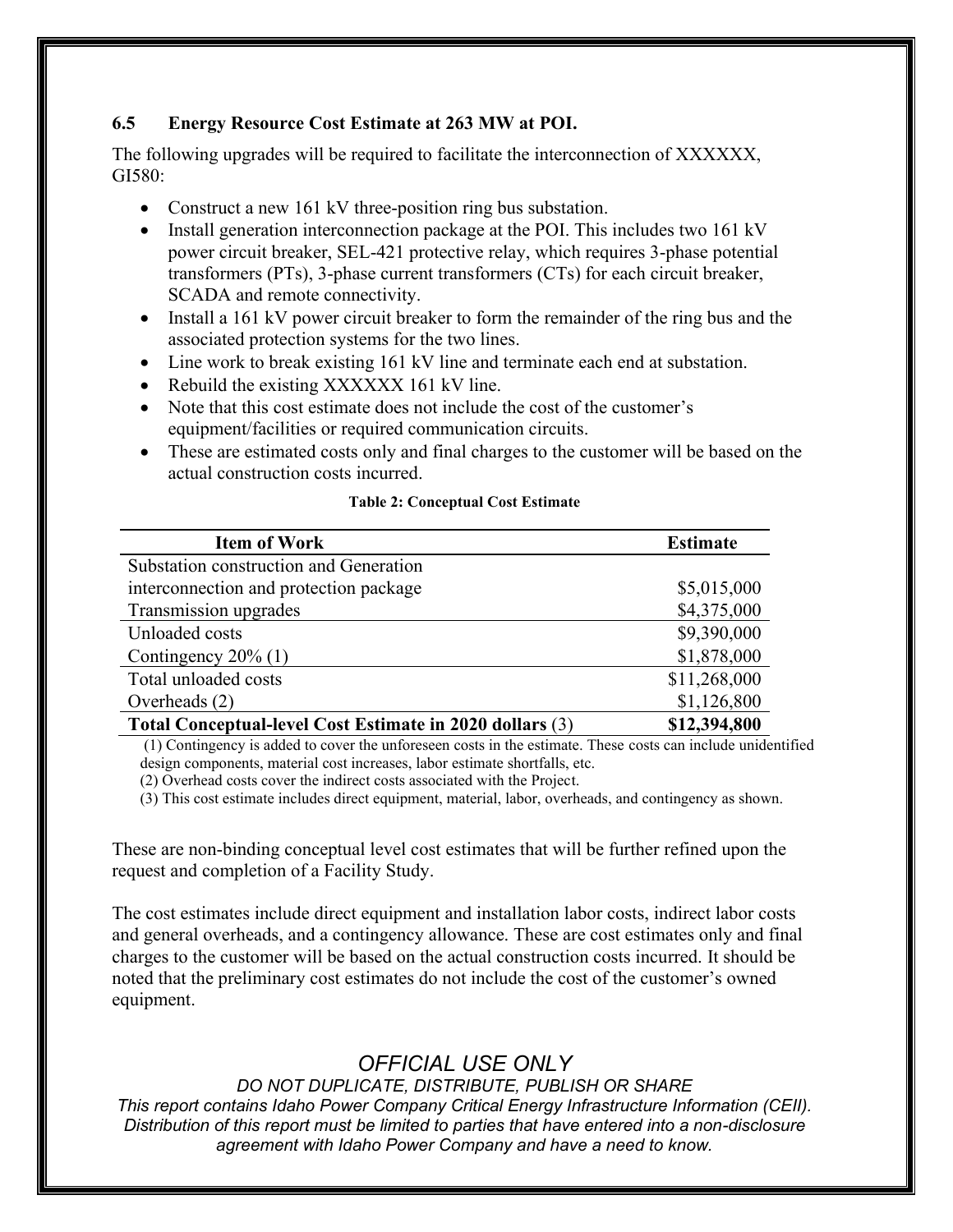### <span id="page-9-0"></span>**7.0 Network Resource (NR) Interconnection Service**

NR Interconnection Service allows the Interconnection Customer to integrate its generating facility with the Transmission Provider's Transmission System in a manner comparable to that in which the Transmission Provider integrated its own generating facilities to serve native load customers. The transmission system is studied under a variety of conditions to determine the transmission improvements/upgrades which are necessary. NR Interconnection Service in and of itself does not convey Transmission Service.

### <span id="page-9-1"></span>**7.1 Description of Power Flow Cases**

For the NR Interconnection Service study, two power flow cases were studied with PowerWorld Simulator v22 to evaluate the need for Network Transmission Upgrades on Transmission Provider's system under various conditions.

A 2020 Heavy Summer WECC base case was modified to represent summer months with high imports from the west on Path 14 and high transfers from the north on Path 18.

A 2020 Light Spring WECC base case was modified to represent shoulder months with high east to west transfers on Path 17 and high transfers from the south on Path 18.

### <span id="page-9-2"></span>**7.2 Network Resource Transmission Upgrades**

PowerWorld Contingency Analysis for NR Interconnection Service show no additional Network Upgrades are required for the integration of GI580 beyond that identified for the Energy Resource Interconnection Service.

#### <span id="page-9-3"></span>**7.3 Network Resource Cost Estimate**

.

The cost for NR Interconnection Service will include all cost attributed to the ER Interconnection Service and the costs to add transmission capacity to deliver the projects output to load.

## *OFFICIAL USE ONLY*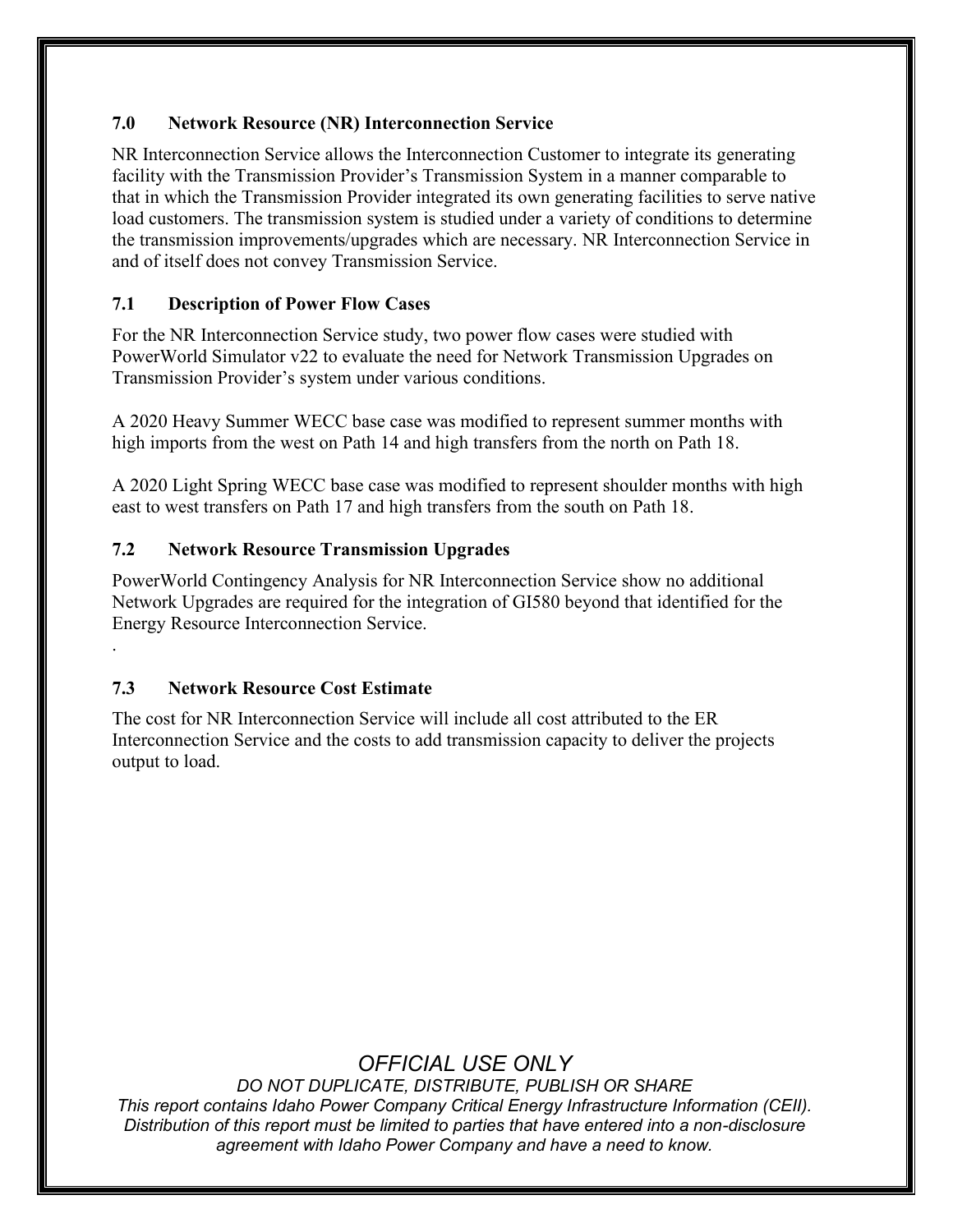### <span id="page-10-0"></span>**8.0 Transient Stability Analysis**

PowerWorld Simulator v22 was used to perform the transient stability analysis on the WECC 2020 Light Spring operating case modified to increase WECC Path 14 and Path 18 to their limits.

When studied the plant controllers were set to control the 161 kV POI. The results showed no transient stability violations. Once construction is complete the Developer should validate the dynamic modeling data. It is the responsibility (per NERC Standards) of the Generator Owner to ensure the modeling data accurately reflects generator operations, and to provide updates to PacifiCorp if testing or real-time observations indicate a need.

### <span id="page-10-1"></span>**9.0 Description of Operating Requirements**

The Project will be required to control voltage in accordance with a voltage schedule provided by PacifiCorp and manage the real power output at the POI to not exceed 263 MW.

It is the Project's responsibility to provide the reactive power capability to provide at a minimum a power factor operating range of 0.95 leading (supplying) to 0.95 lagging (absorbing) at the POI over the range of real power output. At full output of 263 MW, the Project would need to be able to provide approximately  $+/- 86$  MVAr reactive support at the POI. Based on the information provided, the Project's own facilities will consume approximately 44 MVAr. The customer's documentation indicates the combined output from the turbines plus the two 12 MVAr shunt cap banks shown on the provided single line diagram will not supply the combined need. The Project will foreseeably be required to install additional reactive support.

The Project is required to comply with the applicable Voltage and Current Distortion Limits found in IEEE Standard 519-1992 *IEEE Recommended Practices and Requirements for Harmonic Control in Electrical Power Systems*.

IPCO requires that interconnection customers with aggregate facilities larger than 20 MW provide PMU data. Installation of PMU devices and maintenance costs associated with communication circuits needed to stream PMU data will be required to interconnect GI580. The specific costs associated with this requirement will be identified in the Facility Study phase of the interconnection process.

## *OFFICIAL USE ONLY*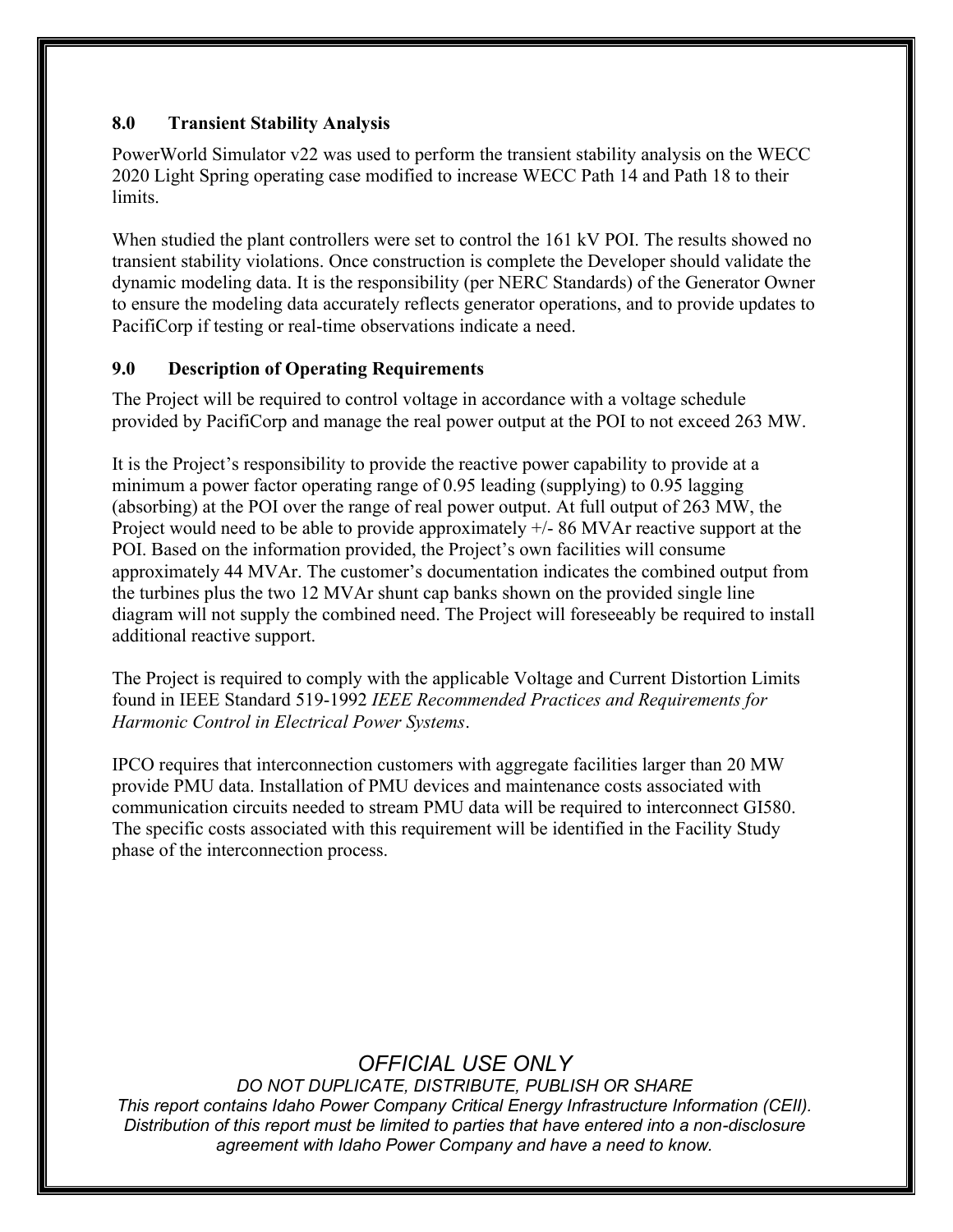#### <span id="page-11-0"></span>**10.0 Conclusion**

The requested interconnection of the XXXXXX Project, GI580, to the XXXXXX161 kV line in PacifiCorp's transmission system was studied.

The results of this study work confirm that GI580 can be interconnected at the proposed POI with the specified network upgrades.

Interconnection requirements, detailed in Section 6.6, are required to interconnect the Project as an Energy Resource or Network Resource.

Generator interconnection service (either as an Energy Resource or a Network Resource) does not in any way convey any right to deliver electricity to a specific customer or point of delivery.

## *OFFICIAL USE ONLY*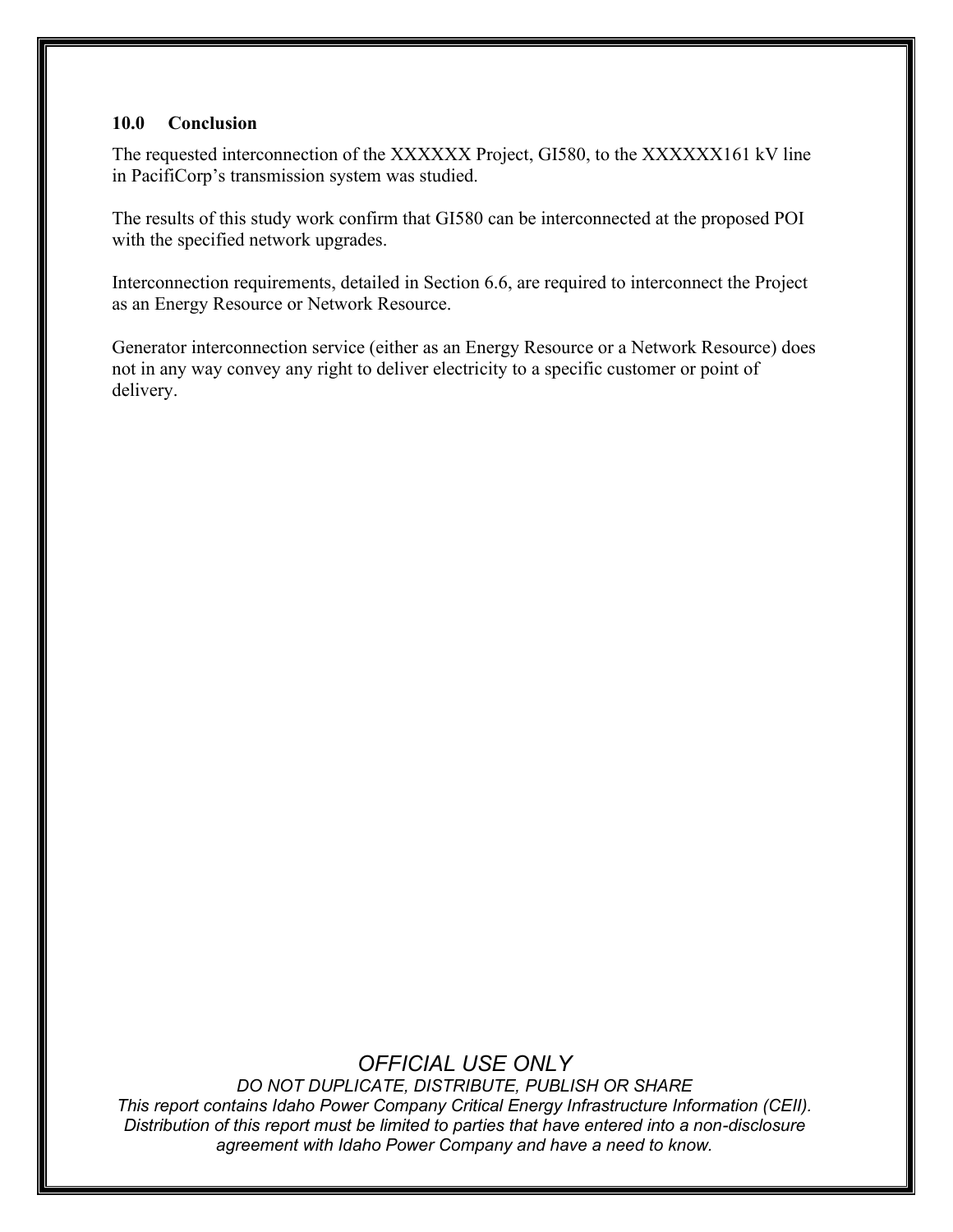#### <span id="page-12-0"></span>**APPENDIX A**

#### <span id="page-12-1"></span>**A-1.0 Method of Study**

The System Impact Study plan inserts the Project up to the maximum requested injection into the selected Western Electric Coordinating Council (WECC) power flow case(s) and then, using PowerWorld Simulator analysis tool, the impacts of the new resource on the IPCO transmission system (lines, transformers, etc.) within the study area are analyzed. The WECC and IPCO reliability criteria and operating procedures were used to determine the acceptability of the configurations considered. For distribution feeder analysis, IPCO utilizes Advantica SynerGEE Software.

#### <span id="page-12-2"></span>**A-2.0 Acceptability Criteria**

The following acceptability criteria were used in the power flow analysis to determine under which system configuration modifications may be required:

The continuous rating of equipment is assumed to be the normal thermal rating of the equipment. This rating will be as determined by the manufacturer of the equipment or as determined by IPCO. Less than or equal to 100% of continuous rating is acceptable.

IPCO Voltage Operating Guidelines were used to determine voltage requirements on the system. These state, in part, that distribution voltages, under normal operating conditions, are to be maintained within plus or minus 5% (0.05 per unit) of nominal everywhere on the feeder. Therefore, voltages greater than or equal to 0.95 pu voltage and less than or equal to 1.05 pu voltage are acceptable.

Voltage flicker during starting or stopping the generator is limited to 5% as measured at the point of interconnection, per IPCO's T&D Advisory Information Manual.

IPCO's Reliability Criteria for System Planning was used to determine proper transmission system operation.

All customer generation must meet IEEE 519 and ANSI C84.1 Standards.

All other applicable national and IPCO standards and prudent utility practices were used to determine the acceptability of the configurations considered.

The stable operation of the system requires an adequate supply of Volt-Amperes reactive (VAr) to maintain a stable voltage profile under both steady-state and dynamic system conditions. An inadequate supply of VArs will result in voltage

## *OFFICIAL USE ONLY*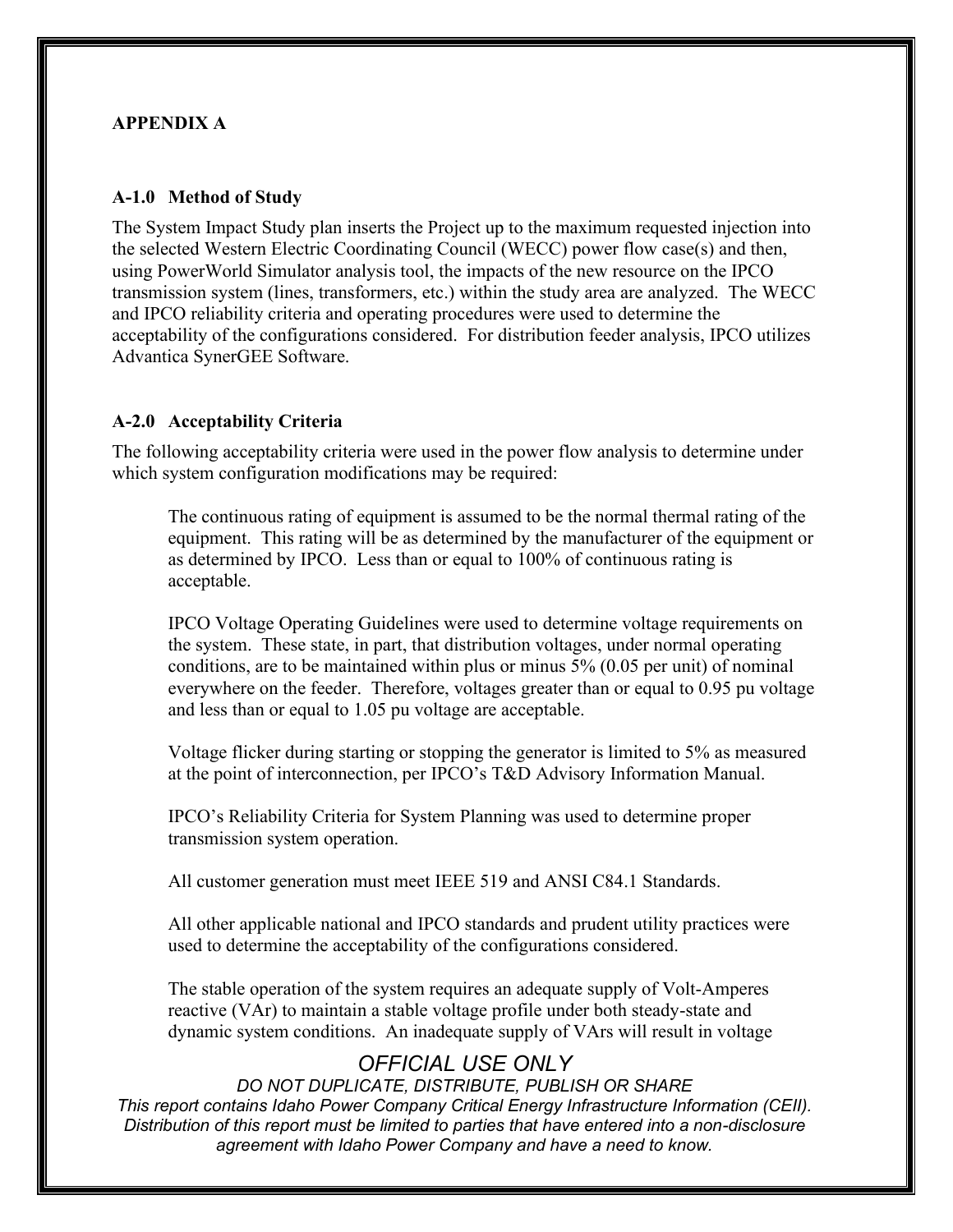decay or even collapse under the worst conditions.

Equipment/line/path ratings used will be those that are in use at the time of the study or that are represented by IPCO upgrade projects that are either currently under construction or whose budgets have been approved for construction soon. All other potential future ratings are outside the scope of this study. Future transmission changes may, however, affect current facility ratings used in the study.

### <span id="page-13-0"></span>**A-3.0 Electrical System Protection Guidance**

IPCO requires electrical system protection per Requirements for Generation Interconnections found on the Idaho Power Web site,

**<http://www.idahopower.com/pdfs/BusinessToBusiness/facilityRequirements.pdf>**

## *OFFICIAL USE ONLY*